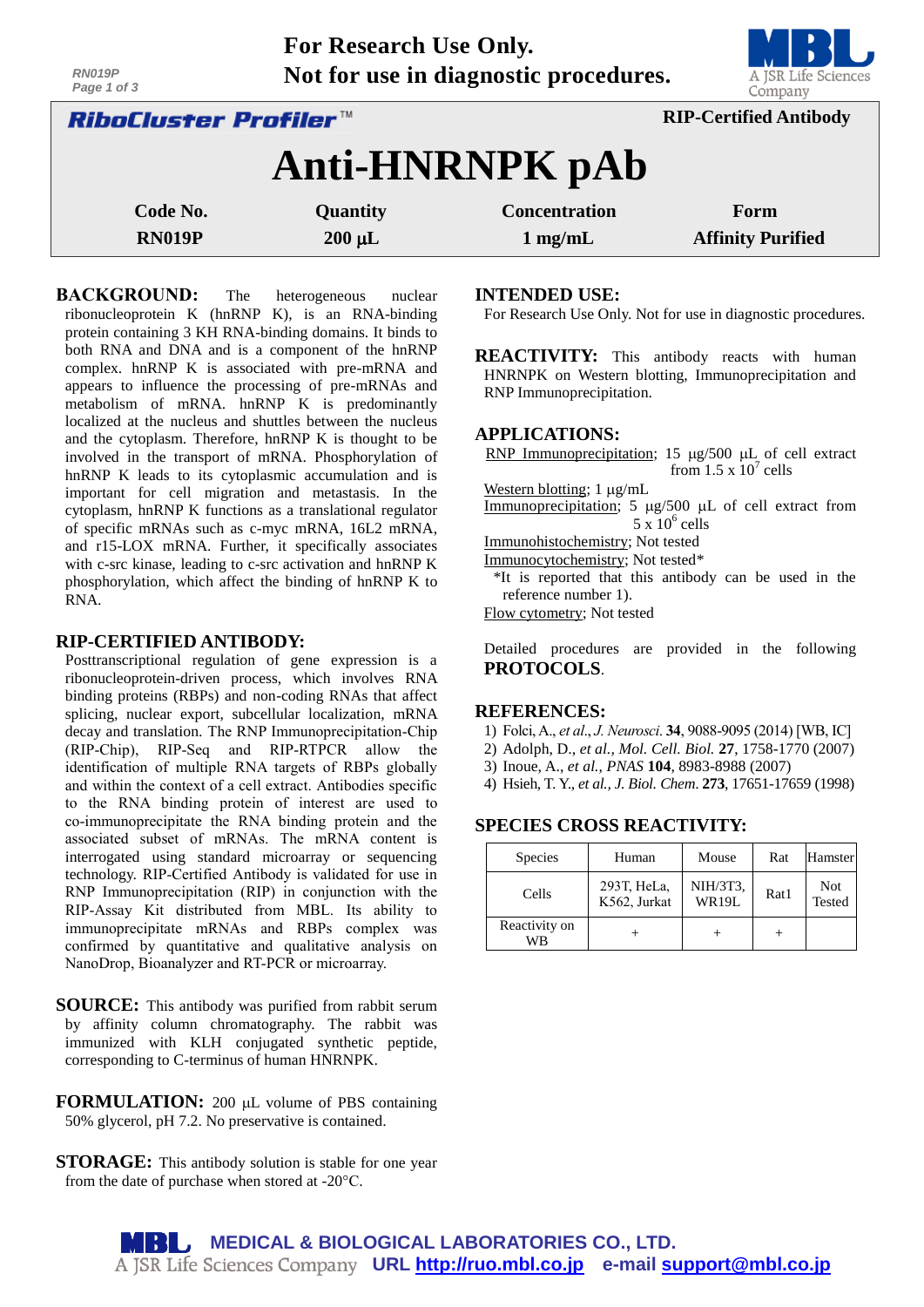

*Analysis of isolated RNA with Bioanalyzer.*

| Average of the RNA Quantity $(n=2)$ |            |  |  |  |  |
|-------------------------------------|------------|--|--|--|--|
| Antibody                            | $RNA$ (ng) |  |  |  |  |
| Normal Rabbit IgG                   | 74.0       |  |  |  |  |
| anti-HNRNPK                         | 643.5      |  |  |  |  |
| <b>Total RNA</b>                    | 228835.0   |  |  |  |  |

# **PROTOCOLS:**

## **RNP Immunoprecipitation**

Some buffers and reagents are included in the RIP-Assay Kit (code. RN1001). Please also refer to the protocol packaged in the RIP-Assay Kit.

[Material Preparation]

1. Lysis Buffer (+)

Before using the Lysis Buffer, protease inhibitors, RNase inhibitors, and DTT are added to the Lysis Buffer at the appropriate concentration.

2. Wash Buffer (+)

Before using the Wash Buffer, DTT is added to the Wash Buffer at the appropriate concentration.

# **Protocol**

- 1) Wash 1.5 x  $10^7$  cells 4 times with PBS and resuspend them with 500  $\mu$ L of ice-cold Lysis Buffer (+) containing appropriate protease inhibitors, RNase inhibitors, and DTT. Vortex thoroughly, then incubate it on ice for 10 minutes.
- 2) Centrifuge the tube at 12,000 x g for 5 minutes at 4°C and transfer the supernatant to another tube.
- 3) Add 25  $\mu$ L of 50% protein A agarose beads slurry resuspended in Lysis Buffer (+) into the supernatant. Incubate it at 4°C with rotating for 1 hour.
- 4) Centrifuge the tube at 2,000 x g for 1 minute at 4°C and transfer the supernatant to another fresh tube (precleared sample).
- 5) Mix 25  $\mu$ L of 50% protein A agarose beads slurry resuspended in nuclease-free PBS with Normal Rabbit IgG (RIP-Assay Kit) or Anti-HNRNPK pAb (RN019P) at the concentration suggested in the **APPLICATIONS,** and then add 1 mL of Wash buffer (+) into each tube. Incubate with gentle agitation for 1 hour at 4°C.
- 6) Centrifuge the tube at 2,000 x g for 1 minute, and carefully discard the supernatant using a pipettor without disturbing the beads.
- 7) Resuspend the beads with ice-cold Lysis Buffer (+).
- 8) Centrifuge the tube at 2,000 x g for 1 minute, and carefully discard the supernatant.
- 9) Add 500  $\mu$ L of cell lysate (precleared sample of step 4), then incubate with gentle agitation for 3 hours at 4°C.
- 10) Centrifuge the tube at 2,000 x g for 1 minute, and carefully discard the supernatant.
- 11) Resuspend the beads with Wash Buffer (+).
- 12) Centrifuge the tube at 2,000 x g for 1 minute, and carefully discard the supernatant.
- 13) Repeat steps 11)-12) 4 times.
- 14) Add 400 µL of Master mix solution (Solution I: Solution II = 10  $\mu$ L: 390  $\mu$ L). Vortex thoroughly, then spin-down.
- 15) Add 250  $\mu$ L of Solution III. Vortex thoroughly.
- 16) Centrifuge the tube at 2,000 x g for 2 minutes.
- 17) Transfer the supernatant to the fresh tube containing  $2 \text{ uL}$ of Solution IV.
- 18) Add 600  $\mu$ L of ice-cold 2-propanol and place at -20 $\degree$ C for 20 minutes. Centrifuge the tube at 12,000 x g for 10 minutes.
- 19) Wash the pellet 2 times with 0.5 mL of ice-cold 70% Ethanol and dry up the pellet for 5-15 minutes.
- 20) Dissolve the pellets in nuclease-free water.
- 21) RNA was quantified with NanoDrop (Thermo Fisher Scientific Inc.) and the RNA quality was analyzed with Bioanalyzer (Agilent Technologies, Inc.).

(Positive control for RNP Immunoprecipitation; K562)



Western blotting analysis of HNRNPK expression in 293T (1), HeLa (2), Jurkat (3), K562 (4), NIH/3T3 (5), WR19L (6) and Rat1 (7) using RN019P.